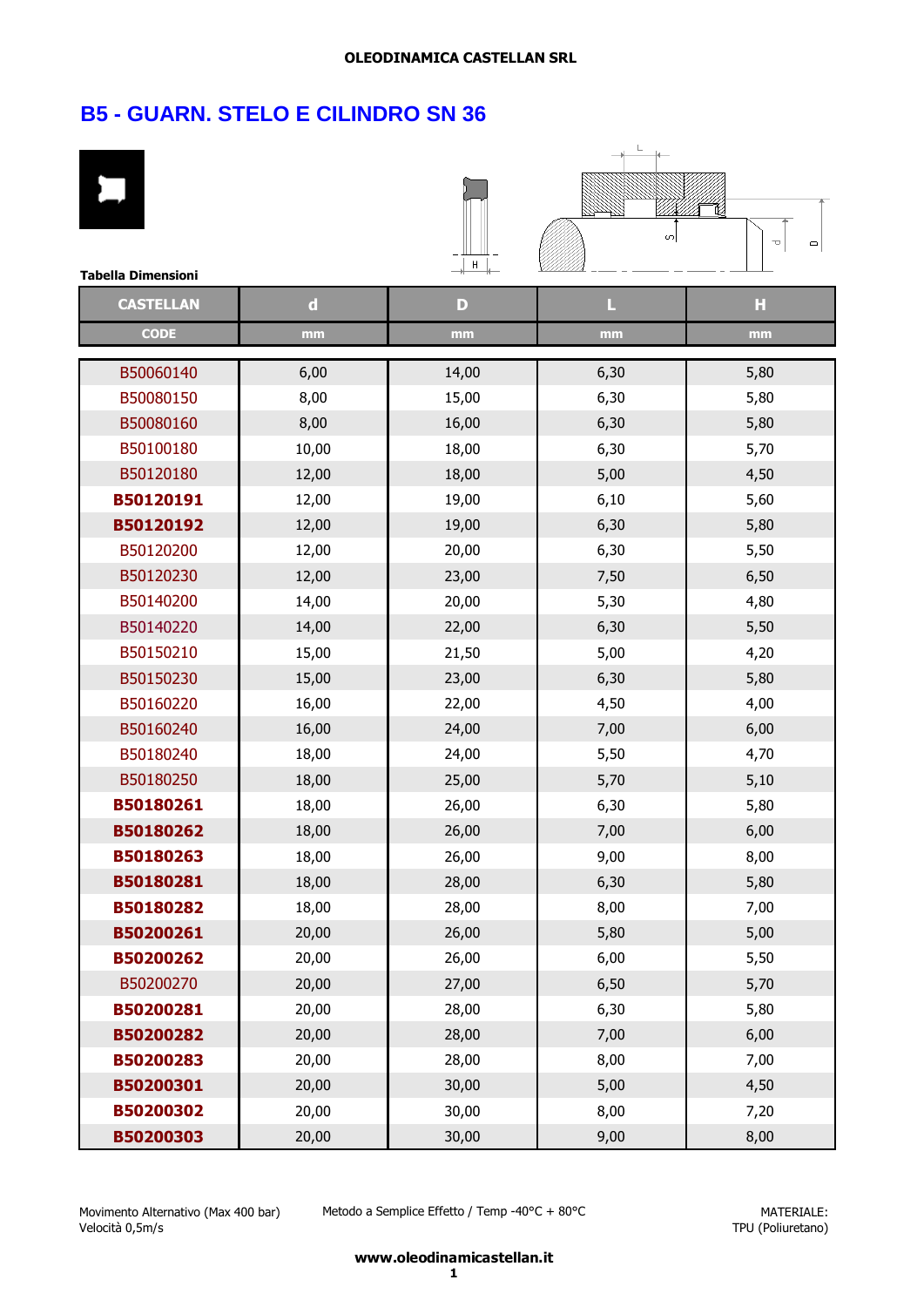| <b>Tabella Dimensioni</b> |             | ⊣⊥ ⊢  | ഗി    | é<br>U<br>$\mathbf{\square}$ |
|---------------------------|-------------|-------|-------|------------------------------|
| <b>CASTELLAN</b>          | $\mathbf d$ | D     | L     | н                            |
| <b>CODE</b>               | mm          | mm    | mm    | mm                           |
| B50200304                 | 20,00       | 30,00 | 11,00 | 10,00                        |
| B50210270                 | 21,00       | 27,00 | 5,00  | 4,00                         |
| B50220280                 | 22,00       | 28,00 | 5,50  | 5,00                         |
| B50220290                 | 22,00       | 29,00 | 5,60  | 5,00                         |
| B50220301                 | 22,00       | 30,00 | 6,30  | 5,80                         |
| B50220302                 | 22,00       | 30,00 | 7,00  | 6,00                         |
| B50220303                 | 22,00       | 30,00 | 8,00  | 7,00                         |
| B50220321                 | 22,00       | 32,00 | 8,00  | 7,00                         |
| B50220322                 | 22,00       | 32,00 | 9,00  | 8,00                         |
| B50240300                 | 24,00       | 30,00 | 9,00  | 8,00                         |
| B50240320                 | 24,00       | 32,00 | 7,00  | 6,00                         |
| B50240340                 | 24,00       | 34,00 | 6,50  | 6,00                         |
| B50250320                 | 25,00       | 32,00 | 5,00  | 4,00                         |
| B50250331                 | 25,00       | 33,00 | 6,30  | 5,80                         |
| B50250332                 | 25,00       | 33,00 | 7,50  | 6,50                         |
| B50250333                 | 25,00       | 33,00 | 8,00  | 7,00                         |
| B50250334                 | 25,00       | 33,00 | 9,00  | 8,00                         |
| B50250351                 | 25,00       | 35,00 | 6,30  | 5,80                         |
| B50250352                 | 25,00       | 35,00 | 8,00  | 7,00                         |
| B50250353                 | 25,00       | 35,00 | 9,00  | 8,00                         |
| B50250354                 | 25,00       | 35,00 | 10,00 | 9,00                         |
| B50250355                 | 25,00       | 35,00 | 11,00 | 10,00                        |
| B50250360                 | 25,00       | 36,00 | 6,00  | 5,00                         |
| B50250380                 | 25,00       | 38,00 | 11,00 | 10,00                        |
| B50270370                 | 27,00       | 37,00 | 6,30  | 5,80                         |
| B50280361                 | 28,00       | 36,00 | 6,30  | 5,80                         |
| B50280362                 | 28,00       | 36,00 | 9,00  | 8,00                         |
| B50280380                 | 28,00       | 38,00 | 8,00  | 7,00                         |
| B50300381                 | 30,00       | 38,00 | 6,30  | 5,80                         |
| B50300382                 | 30,00       | 38,00 | 8,00  | 7,00                         |
| B50300383                 | 30,00       | 38,00 | 9,00  | 8,00                         |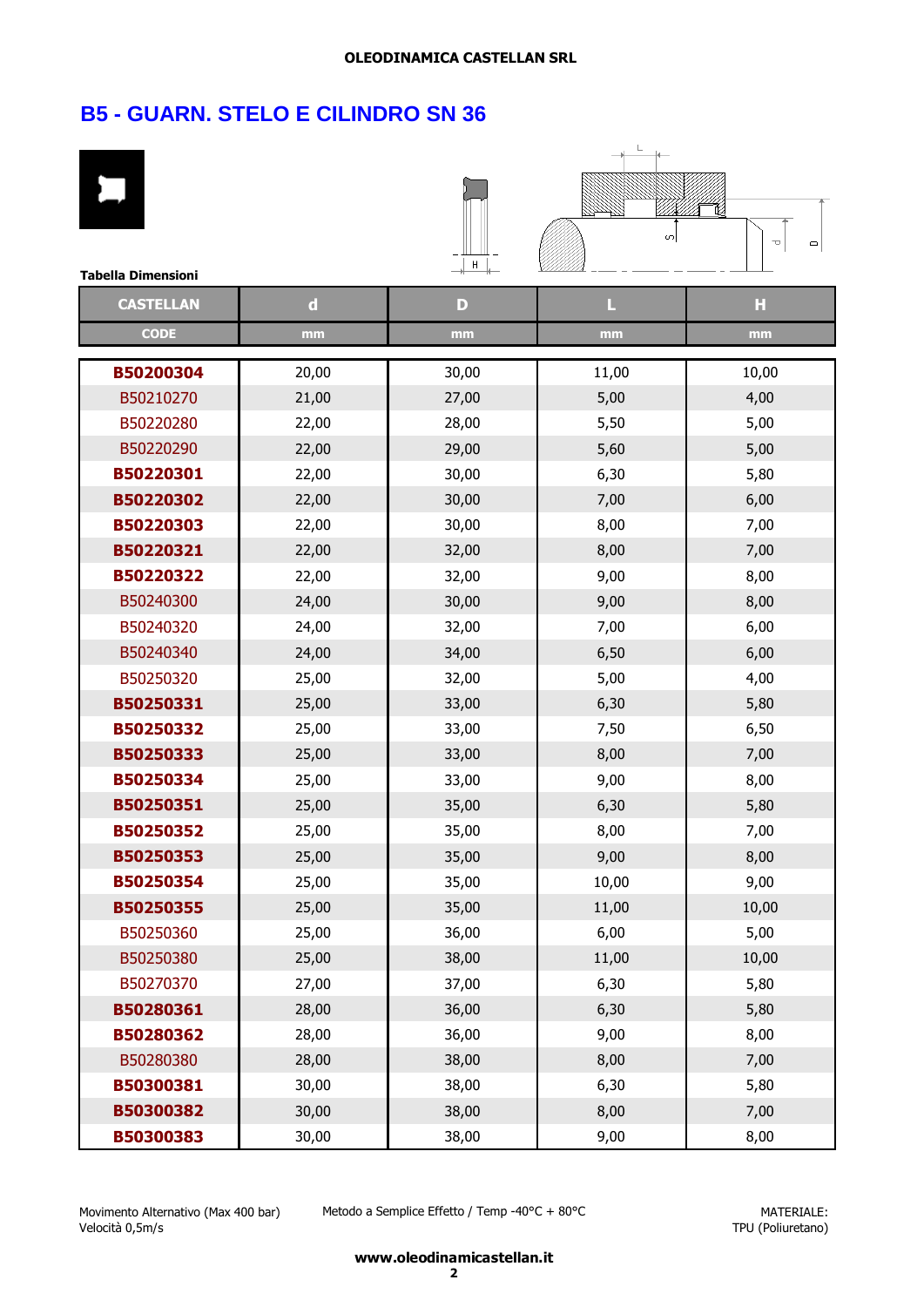| <b>Tabella Dimensioni</b> |             | $+$ $+$ $+$ | S     | é<br>U<br>$\mathbf{\square}$ |
|---------------------------|-------------|-------------|-------|------------------------------|
| <b>CASTELLAN</b>          | $\mathbf d$ | D           | L     | Ы                            |
| <b>CODE</b>               | mm          | mm          | mm    | mm                           |
| B50300401                 | 30,00       | 40,00       | 7,50  | 6,50                         |
| B50300402                 | 30,00       | 40,00       | 8,00  | 7,00                         |
| B50300403                 | 30,00       | 40,00       | 11,00 | 10,00                        |
| B50320401                 | 32,00       | 40,00       | 6,30  | 5,80                         |
| B50320402                 | 32,00       | 40,00       | 7,00  | 6,00                         |
| B50320403                 | 32,00       | 40,00       | 9,00  | 8,00                         |
| B50320421                 | 32,00       | 42,00       | 8,00  | 7,00                         |
| B50320422                 | 32,00       | 42,00       | 9,00  | 8,00                         |
| B50320423                 | 32,00       | 42,00       | 11,00 | 10,00                        |
| B50320470                 | 32,00       | 47,00       | 11,00 | 10,00                        |
| B50350431                 | 35,00       | 43,00       | 6,30  | 5,80                         |
| B50350432                 | 35,00       | 43,00       | 7,00  | 6,20                         |
| B50350433                 | 35,00       | 43,00       | 9,00  | 8,00                         |
| B50350440                 | 35,00       | 44,00       | 8,00  | 7,00                         |
| B50350451                 | 35,00       | 45,00       | 6,30  | 5,80                         |
| B50350452                 | 35,00       | 45,00       | 8,00  | 7,00                         |
| B50350453                 | 35,00       | 45,00       | 11,00 | 10,00                        |
| B50350454                 | 35,00       | 45,00       | 13,50 | 12,50                        |
| B50350500                 | 35,00       | 50,00       | 11,00 | 10,00                        |
| B50360441                 | 36,00       | 44,00       | 6,30  | 5,80                         |
| B50360442                 | 36,00       | 44,00       | 7,00  | 6,00                         |
| B50360443                 | 36,00       | 44,00       | 9,00  | 8,00                         |
| B50360461                 | 36,00       | 46,00       | 8,00  | 7,00                         |
| B50360462                 | 36,00       | 46,00       | 11,00 | 10,00                        |
| B50370471                 | 37,00       | 47,00       | 9,00  | 8,00                         |
| B50370472                 | 37,00       | 47,00       | 11,00 | 10,00                        |
| B50380450                 | 38,00       | 45,00       | 7,00  | 6,00                         |
| B50380500                 | 38,00       | 50,00       | 9,50  | 8,50                         |
| B50400481                 | 40,00       | 48,00       | 6,30  | 5,80                         |
| B50400482                 | 40,00       | 48,00       | 7,00  | 6,00                         |
| B50400483                 | 40,00       | 48,00       | 9,00  | 8,00                         |

Metodo a Semplice Effetto / Temp -40°C + 80°C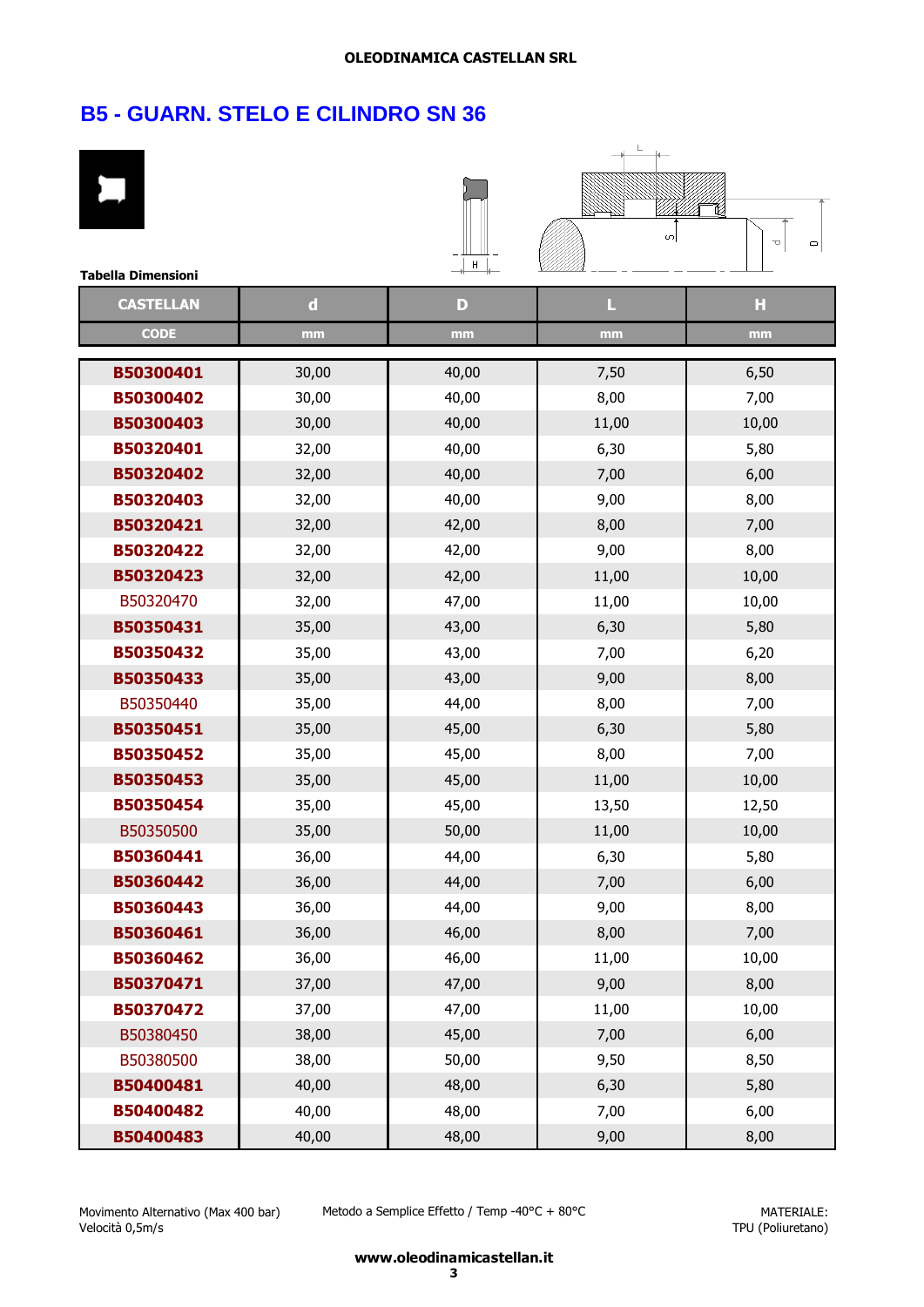| <b>Tabella Dimensioni</b> |             | H     | S     | é<br>U<br>$\mathbf{\square}$ |
|---------------------------|-------------|-------|-------|------------------------------|
| <b>CASTELLAN</b>          | $\mathbf d$ | D     | L     | Ы                            |
| <b>CODE</b>               | mm          | mm    | mm    | mm                           |
| B50400501                 | 40,00       | 50,00 | 7,00  | 6,00                         |
| B50400502                 | 40,00       | 50,00 | 8,00  | 7,00                         |
| B50400503                 | 40,00       | 50,00 | 11,00 | 10,00                        |
| B50400550                 | 40,00       | 55,00 | 11,00 | 10,00                        |
| B50420500                 | 42,00       | 50,00 | 7,00  | 6,00                         |
| B50420520                 | 42,00       | 52,00 | 9,00  | 8,00                         |
| B50420530                 | 42,00       | 53,00 | 10,00 | 9,00                         |
| B50450531                 | 45,00       | 53,00 | 5,70  | 5,20                         |
| B50450532                 | 45,00       | 53,00 | 7,00  | 6,00                         |
| B50450533                 | 45,00       | 53,00 | 9,00  | 8,00                         |
| B50450534                 | 45,00       | 53,00 | 11,00 | 10,00                        |
| B50450551                 | 45,00       | 55,00 | 6,30  | 5,80                         |
| B50450552                 | 45,00       | 55,00 | 8,00  | 7,00                         |
| B50450553                 | 45,00       | 55,00 | 11,00 | 10,00                        |
| B50450570                 | 45,00       | 57,00 | 10,00 | 9,00                         |
| B50450600                 | 45,00       | 60,00 | 12,50 | 11,50                        |
| B50460540                 | 46,00       | 54,00 | 9,00  | 8,00                         |
| B50480600                 | 48,00       | 60,00 | 7,00  | 6,00                         |
| B50500580                 | 50,00       | 58,00 | 9,00  | 8,00                         |
| B50500601                 | 50,00       | 60,00 | 8,00  | 7,00                         |
| B50500602                 | 50,00       | 60,00 | 10,00 | 9,00                         |
| B50500603                 | 50,00       | 60,00 | 11,00 | 10,00                        |
| B50500621                 | 50,00       | 62,00 | 9,00  | 8,00                         |
| B50500622                 | 50,00       | 62,00 | 11,00 | 10,00                        |
| B50500651                 | 50,00       | 65,00 | 11,00 | 10,00                        |
| B50500652                 | 50,00       | 65,00 | 12,50 | 11,50                        |
| B50500700                 | 50,00       | 70,00 | 14,50 | 13,50                        |
| B50550630                 | 55,00       | 63,00 | 9,00  | 8,00                         |
| B50550651                 | 55,00       | 65,00 | 8,00  | 7,20                         |
| B50550652                 | 55,00       | 65,00 | 8,50  | 7,50                         |
| B50550653                 | 55,00       | 65,00 | 11,00 | 10,00                        |

Metodo a Semplice Effetto / Temp -40°C + 80°C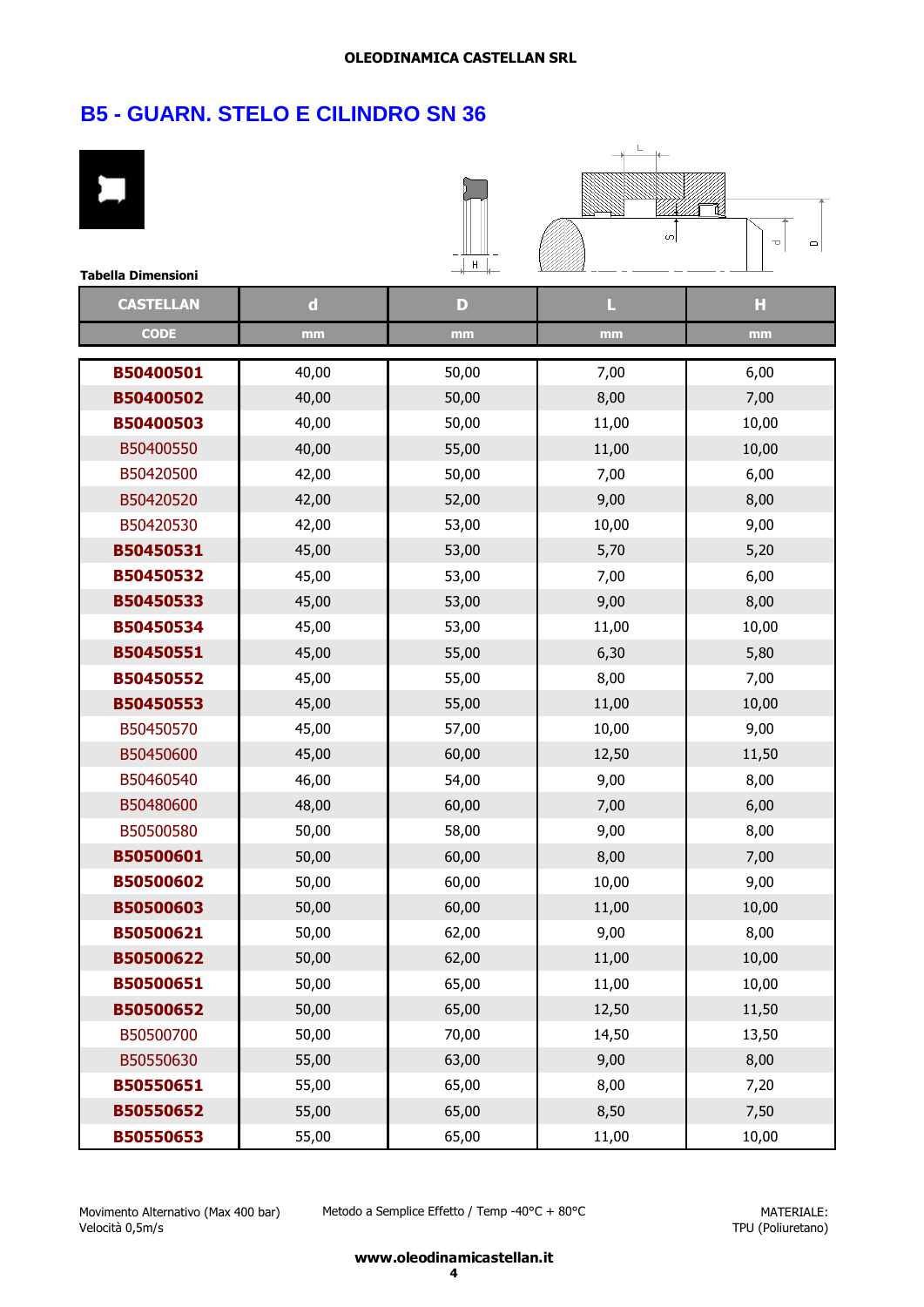| <b>Tabella Dimensioni</b> |             | $H$ <sup>+</sup> | S     | é<br>□<br>$\mathbf{\square}$ |
|---------------------------|-------------|------------------|-------|------------------------------|
| <b>CASTELLAN</b>          | $\mathbf d$ | D                | L     | Ы                            |
| <b>CODE</b>               | mm          | mm               | mm    | mm                           |
| B50550654                 | 55,00       | 65,00            | 13,00 | 12,00                        |
| B50550700                 | 55,00       | 70,00            | 10,50 | 9,50                         |
| B50560661                 | 56,00       | 66,00            | 7,50  | 6,50                         |
| B50560662                 | 56,00       | 66,00            | 11,00 | 10,00                        |
| B50560711                 | 56,00       | 71,00            | 9,50  | 8,50                         |
| B50560712                 | 56,00       | 71,00            | 10,50 | 9,50                         |
| B50560713                 | 56,00       | 71,00            | 12,50 | 11,50                        |
| B50600681                 | 60,00       | 68,00            | 8,00  | 7,00                         |
| B50600682                 | 60,00       | 68,00            | 9,00  | 8,00                         |
| B50600683                 | 60,00       | 68,00            | 14,00 | 13,00                        |
| B50600701                 | 60,00       | 70,00            | 8,00  | 7,00                         |
| B50600702                 | 60,00       | 70,00            | 8,00  | 7,20                         |
| B50600703                 | 60,00       | 70,00            | 8,50  | 7,50                         |
| B50600704                 | 60,00       | 70,00            | 11,00 | 10,00                        |
| B50600705                 | 60,00       | 70,00            | 12,50 | 11,50                        |
| B50600706                 | 60,00       | 70,00            | 13,00 | 12,00                        |
| B50600720                 | 60,00       | 72,00            | 10,00 | 9,00                         |
| B50600750                 | 60,00       | 75,00            | 11,00 | 10,00                        |
| B50610690                 | 61,00       | 69,00            | 9,00  | 8,00                         |
| B50630710                 | 63,00       | 71,00            | 9,00  | 8,00                         |
| B50630730                 | 63,00       | 73,00            | 11,00 | 10,00                        |
| B50630751                 | 63,00       | 75,00            | 9,50  | 8,50                         |
| B50630752                 | 63,00       | 75,00            | 11,00 | 10,00                        |
| B50630780                 | 63,00       | 78,00            | 12,50 | 11,50                        |
| B50650710                 | 65,00       | 71,00            | 9,00  | 8,00                         |
| B50650730                 | 65,00       | 73,00            | 9,00  | 8,00                         |
| B50650750                 | 65,00       | 75,00            | 13,00 | 12,00                        |
| B50650770                 | 65,00       | 77,00            | 10,00 | 9,00                         |
| B50660800                 | 66,00       | 80,00            | 11,00 | 10,50                        |
| B50680760                 | 68,00       | 76,00            | 9,00  | 8,00                         |
| B50700780                 | 70,00       | 78,00            | 9,00  | 8,00                         |

Metodo a Semplice Effetto / Temp -40°C + 80°C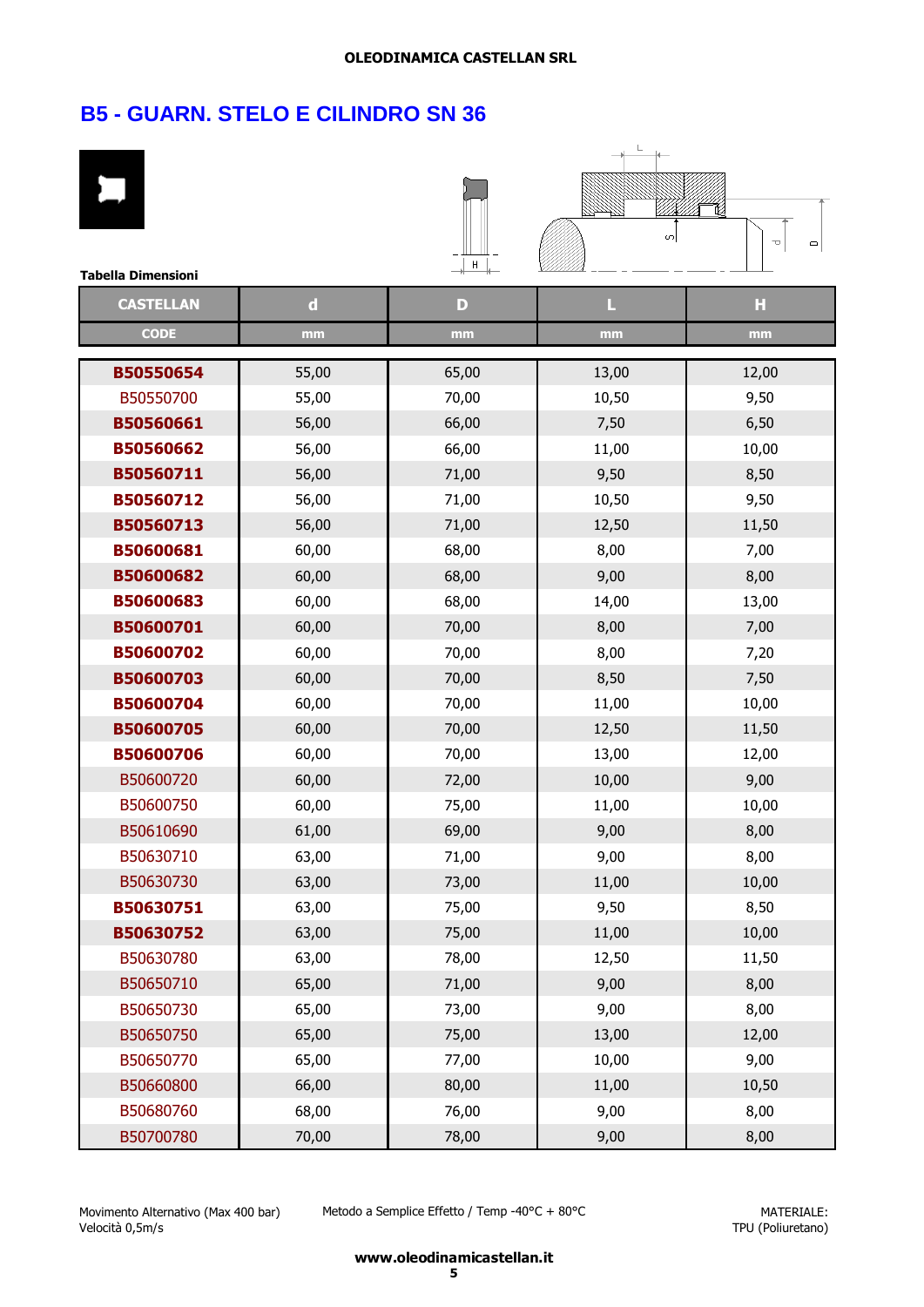| <b>Tabella Dimensioni</b> |             | H     | S     | é<br>U<br>$\mathbf{\square}$ |
|---------------------------|-------------|-------|-------|------------------------------|
| <b>CASTELLAN</b>          | $\mathbf d$ | D     | L     | Ы                            |
| <b>CODE</b>               | mm          | mm    | mm    | mm                           |
| B50700801                 | 70,00       | 80,00 | 7,50  | 6,50                         |
| B50700802                 | 70,00       | 80,00 | 8,00  | 7,00                         |
| B50700803                 | 70,00       | 80,00 | 11,00 | 10,00                        |
| B50700804                 | 70,00       | 80,00 | 13,00 | 12,00                        |
| B50700820                 | 70,00       | 82,00 | 10,00 | 9,00                         |
| B50700850                 | 70,00       | 85,00 | 12,00 | 11,00                        |
| B50710790                 | 71,00       | 79,00 | 9,00  | 8,00                         |
| B50720780                 | 72,00       | 78,00 | 7,00  | 6,50                         |
| B50750830                 | 75,00       | 83,00 | 9,00  | 8,00                         |
| B50750851                 | 75,00       | 85,00 | 8,00  | 7,20                         |
| B50750852                 | 75,00       | 85,00 | 13,00 | 12,00                        |
| B50750900                 | 75,00       | 90,00 | 11,50 | 10,50                        |
| B50760840                 | 76,00       | 84,00 | 9,00  | 8,00                         |
| B50780860                 | 78,00       | 86,00 | 14,00 | 13,00                        |
| B50780900                 | 78,00       | 90,00 | 13,00 | 12,00                        |
| B50780930                 | 78,00       | 93,00 | 11,50 | 10,50                        |
| B50790850                 | 79,75       | 85,99 | 7,50  | 6,50                         |
| B50800881                 | 80,00       | 88,00 | 9,00  | 8,00                         |
| B50800882                 | 80,00       | 88,00 | 12,50 | 11,50                        |
| B50800890                 | 80,00       | 89,00 | 11,00 | 10,00                        |
| B50800901                 | 80,00       | 90,00 | 8,00  | 7,20                         |
| B50800902                 | 80,00       | 90,00 | 13,00 | 12,00                        |
| B50800903                 | 80,00       | 90,00 | 15,00 | 14,00                        |
| B50800920                 | 80,00       | 92,00 | 9,60  | 9,00                         |
| B50800950                 | 80,00       | 95,00 | 12,00 | 11,00                        |
| B50800960                 | 80,00       | 96,00 | 10,50 | 9,50                         |
| B50820940                 | 82,00       | 94,00 | 9,00  | 8,00                         |
| B50850930                 | 85,00       | 93,00 | 9,00  | 8,00                         |
| B50850951                 | 85,00       | 95,00 | 8,00  | 7,00                         |
| B50850952                 | 85,00       | 95,00 | 13,00 | 12,00                        |
| B50850970                 | 85,00       | 97,00 | 9,50  | 8,50                         |

Movimento Alternativo (Max 400 bar) Velocità 0,5m/s

Metodo a Semplice Effetto / Temp -40°C + 80°C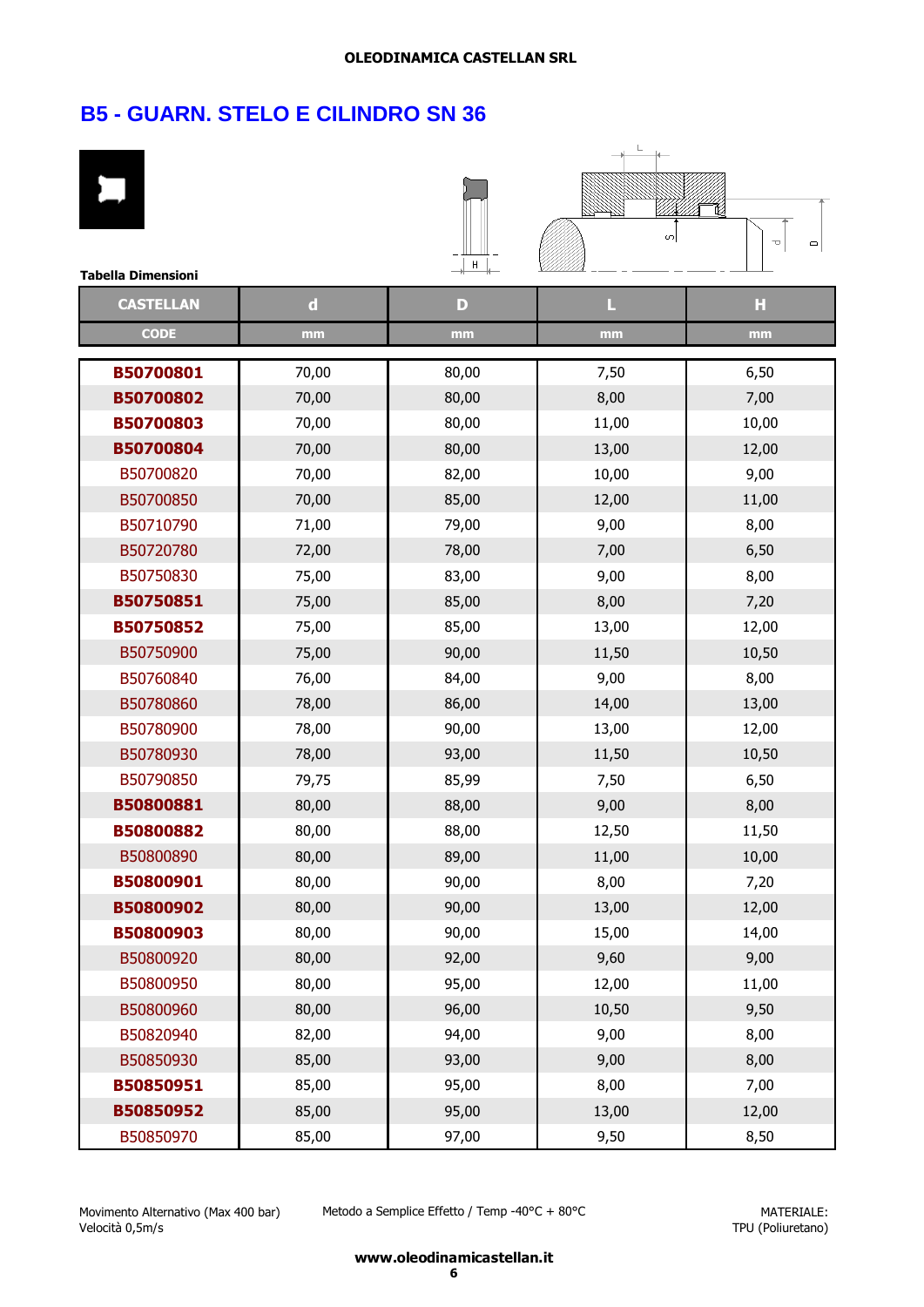| <b>Tabella Dimensioni</b> |             | ╶┧┛┥         | S     | é<br>U<br>$\mathbf{\square}$ |
|---------------------------|-------------|--------------|-------|------------------------------|
| <b>CASTELLAN</b>          | $\mathbf d$ | $\mathbf{D}$ | L     | Ы                            |
| <b>CODE</b>               | mm          | mm           | mm    | mm                           |
| B50851000                 | 85,00       | 100,00       | 12,50 | 11,50                        |
| B50880960                 | 88,00       | 96,00        | 9,00  | 8,00                         |
| B50881010                 | 88,90       | 101,60       | 10,50 | 9,50                         |
| B50900980                 | 90,00       | 98,00        | 9,00  | 8,00                         |
| B50901001                 | 90,00       | 100,00       | 7,50  | 6,50                         |
| B50901002                 | 90,00       | 100,00       | 11,00 | 10,00                        |
| B50901020                 | 90,00       | 102,00       | 10,00 | 9,00                         |
| B50901050                 | 90,00       | 105,00       | 12,50 | 11,50                        |
| B50910990                 | 91,00       | 99,00        | 9,00  | 8,00                         |
| B50951030                 | 95,00       | 103,00       | 9,00  | 8,00                         |
| B50951040                 | 95,00       | 104,00       | 11,00 | 10,00                        |
| B50951120                 | 95,00       | 112,00       | 12,50 | 11,50                        |
| B50971050                 | 97,00       | 105,00       | 14,00 | 13,00                        |
| B51001081                 | 100,00      | 108,00       | 8,00  | 7,00                         |
| B51001082                 | 100,00      | 108,00       | 9,00  | 8,00                         |
| B51001083                 | 100,00      | 108,00       | 12,50 | 11,50                        |
| B51001150                 | 100,00      | 115,00       | 12,50 | 11,50                        |
| B51041160                 | 104,00      | 116,00       | 9,00  | 8,00                         |
| B51051130                 | 105,00      | 113,00       | 9,00  | 8,00                         |
| B51071150                 | 107,00      | 115,00       | 9,00  | 8,00                         |
| B51101190                 | 110,00      | 119,00       | 11,00 | 10,00                        |
| B51101250                 | 110,00      | 125,00       | 12,00 | 11,00                        |
| B51121220                 | 112,00      | 122,00       | 11,50 | 10,50                        |
| B51181260                 | 118,00      | 126,00       | 14,00 | 13,00                        |
| B51201280                 | 120,00      | 128,00       | 12,50 | 11,50                        |
| B51201301                 | 120,00      | 130,00       | 8,00  | 7,00                         |
| B51201302                 | 120,00      | 130,00       | 15,00 | 14,00                        |
| B51201350                 | 120,00      | 135,00       | 16,00 | 15,00                        |
| B51201400                 | 120,00      | 140,00       | 13,00 | 12,00                        |
| B51251330                 | 125,00      | 133,00       | 7,50  | 6,50                         |
| B51261340                 | 126,00      | 134,00       | 9,00  | 8,00                         |

Movimento Alternativo (Max 400 bar) Velocità 0,5m/s

Metodo a Semplice Effetto / Temp -40°C + 80°C